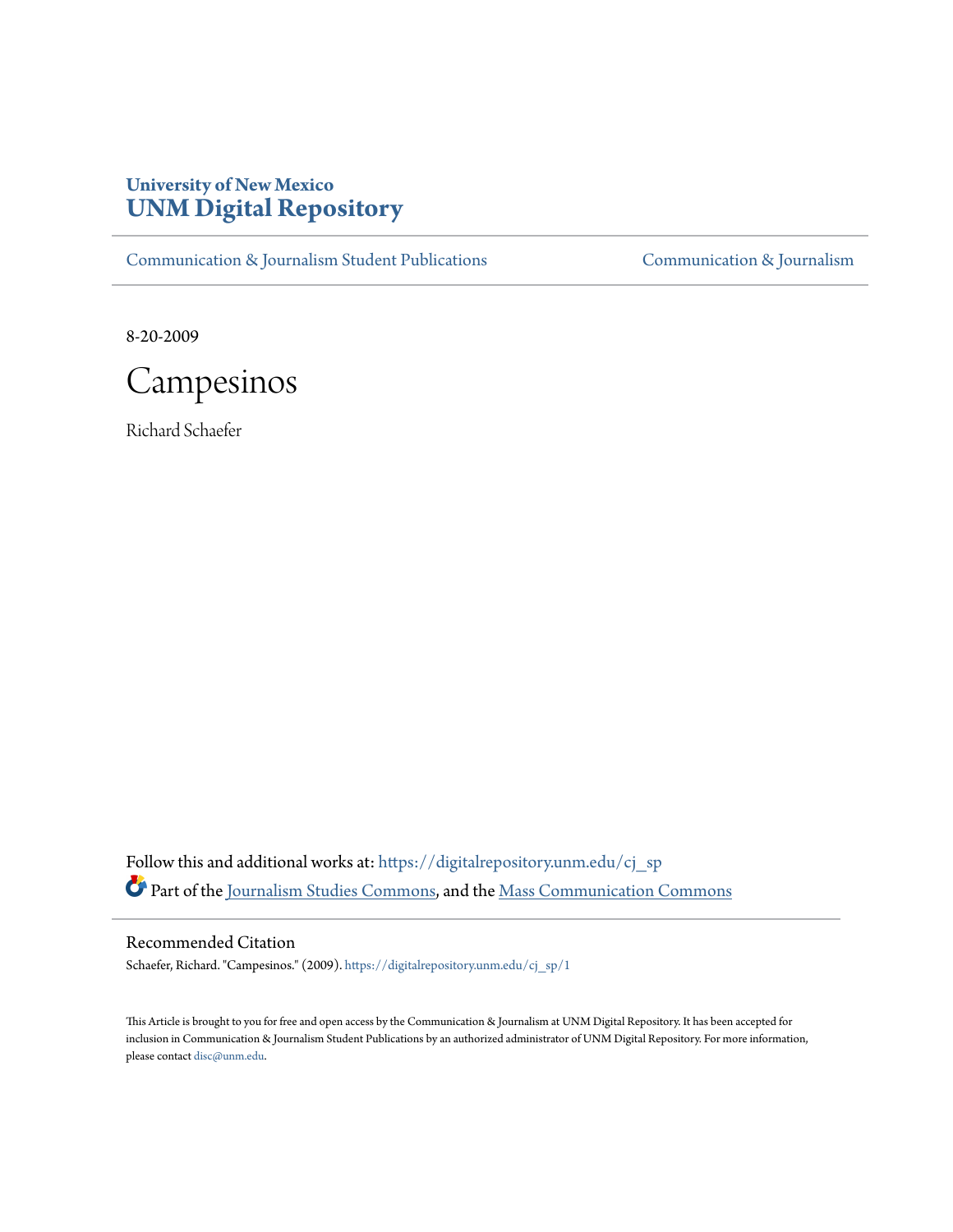Campesinos – Radio Story that introduces several Mexican perspectives on immigration to the north. The piece aired on KUNM-FM in November 2007; Reporter: Richard J. Schaefer, University of New Mexico journalism student, Edited by Richard J. Schaefer, mp3 format file runs 4:59.

ANNOUNCER: In many ways the Mexican state of Morelos (More-AYE-Los) is similar to New Mexico. Both have slightly under two-million inhabitants taking advantage of the mild climates and marvelous scenery. Both have their own living indigenous cultures that add to the richness of life there.

Some thirteen years after Mexico and the United States signed the North American Free Trade Agreement, goods now move freely across the border. The prices of most items have stabilized. . . food costs less in Morelos, . . . electronic goods cost a little more.

But even in the wake of NAFTA. . . one commodity is not free to cross the border with impunity . . . That's labor.

Richard Schaefer reports.

## **PKG RUNS: 4:59**

*Nats . . . (Morelos song for 5 seconds then sound under).*

RPTR: Although the people of the state of Morelos in Central Mexico, sing its praises. . . many of those same Mexicans are leaving their homes in droves. . . They're the campesinos who used to work the fields in states like Morelos. . . growing corn, beans, rice and sugar cane.

> For generations their numbers have been growing, so the fields they once cultivated are now shared among many brothers and cousins. As their numbers grow, the land does not. It's impossible to earn a living.

So they head north . . . from rural towns like Tilzapotla, where Cynthia Isabel Villegas, who has seen 80 percent of her male schoolmates cross to the United States. . . now lives in a pueblo devoid of young men.

*Cynthia Isabel Villegas 4:10 y 6:35 No hay hombres aqui. . .*

*/// Los personas van, por ejemplo, es mas facil a trabajar en un restaurante, en jardines, y quitan nieve, en fabricas. . . de papel. Es mas facil encuentra trabajo a hoy ya. . . un mejor vida, y un vero dinero.*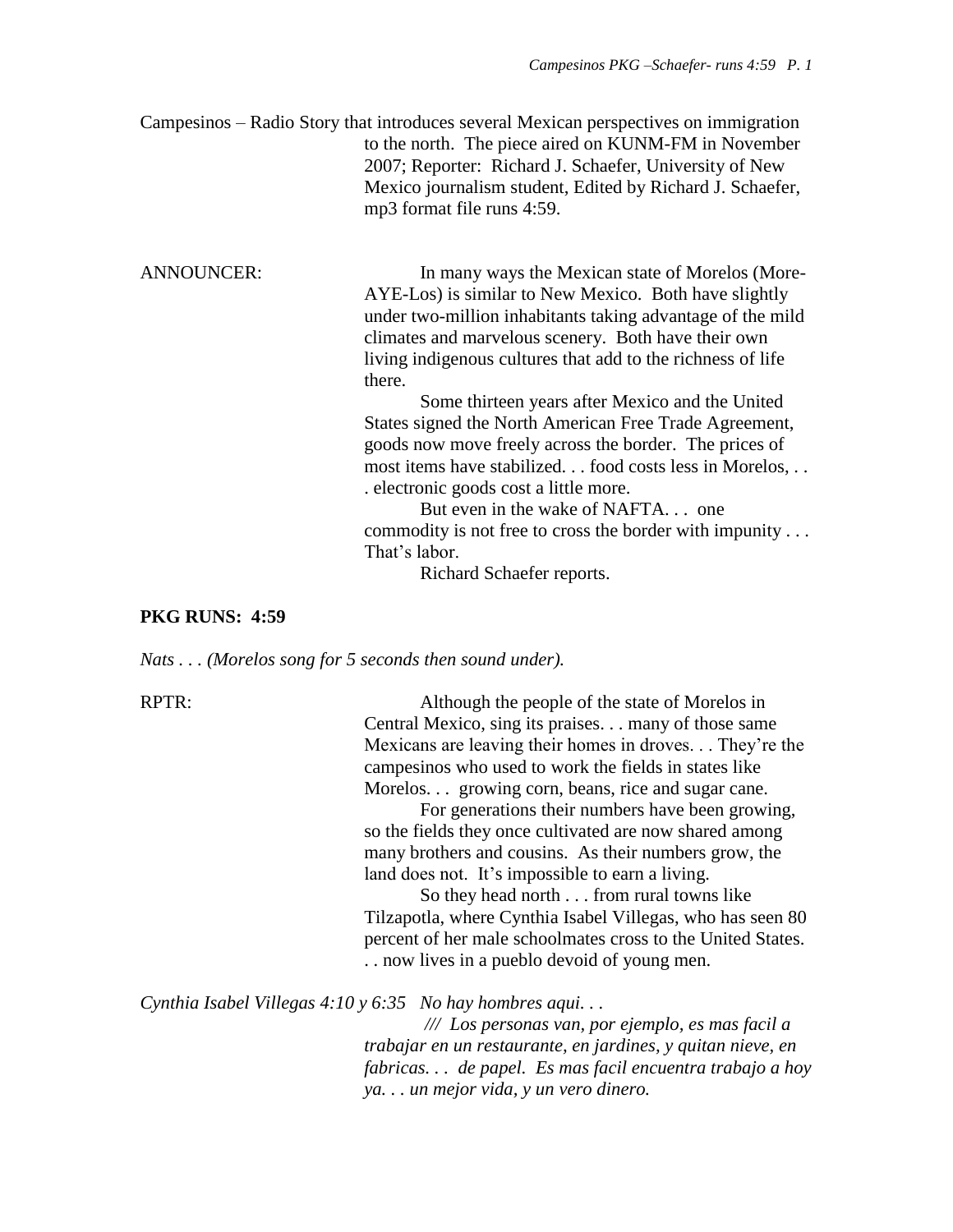|                         | There aren't any men here.<br>The people go because it's easy to work in a<br>restaurant, as a gardener and in snow removal in<br>factories. It's easier to find a better life and real money.                                                                                                                                                                                                                                             |
|-------------------------|--------------------------------------------------------------------------------------------------------------------------------------------------------------------------------------------------------------------------------------------------------------------------------------------------------------------------------------------------------------------------------------------------------------------------------------------|
| RPTR:                   | That better life is not necessarily for the migrants<br>themselves. When they're in the North, they generally<br>work low-wage jobs and live crammed into squalid rental<br>units.<br>Former economist for the Inter-American<br>Development Bank, Ernesto Castellanos, says they put up<br>with these hardships to save two or three hundred dollars a<br>month home to send home to their families who are<br>counting on their support. |
| Castellanos bite 47:05: | They live like hell there. Because in order to send<br>the money.they have really to be in the worst of the<br>worst Because for them is most important that their<br>family lives better, event that they have to die Family<br>comes first.                                                                                                                                                                                              |
| RPTR:                   | Ironically, Morelos needs these fleeing laborers to<br>work the truck farms that support Cuernavaca's food<br>markets, or "mercados," which are some of the richest in<br>the world.                                                                                                                                                                                                                                                       |
|                         | Nats (market sound under previous narration, up for 1.5 seconds then under again.)                                                                                                                                                                                                                                                                                                                                                         |
| <b>RPTR:</b>            | But the great migration threatens this centuries-old<br>bounty. As much as twenty percent of the population of the<br>State of Morelos has crossed to the United States.<br>Morelos' deputy governor Sergio Alverez Mata<br>says that for Mexico, the problem may start with men<br>fleeing the countryside, but it affects the whole society.                                                                                             |
| Alvarez Mata Bite 1:09  | Many men have abandoned the campos, they can't<br>cultivate the fields. $\ldots$ it's not just a problem for the<br>government, the big problem is escalating prices in the<br>countryside.                                                                                                                                                                                                                                                |
| RPTR:                   | Those rising prices are for staples corn, beans,<br>and rice.<br>Once thriving truck-farms around Mexico's central<br>cities are now populated mostly by women.                                                                                                                                                                                                                                                                            |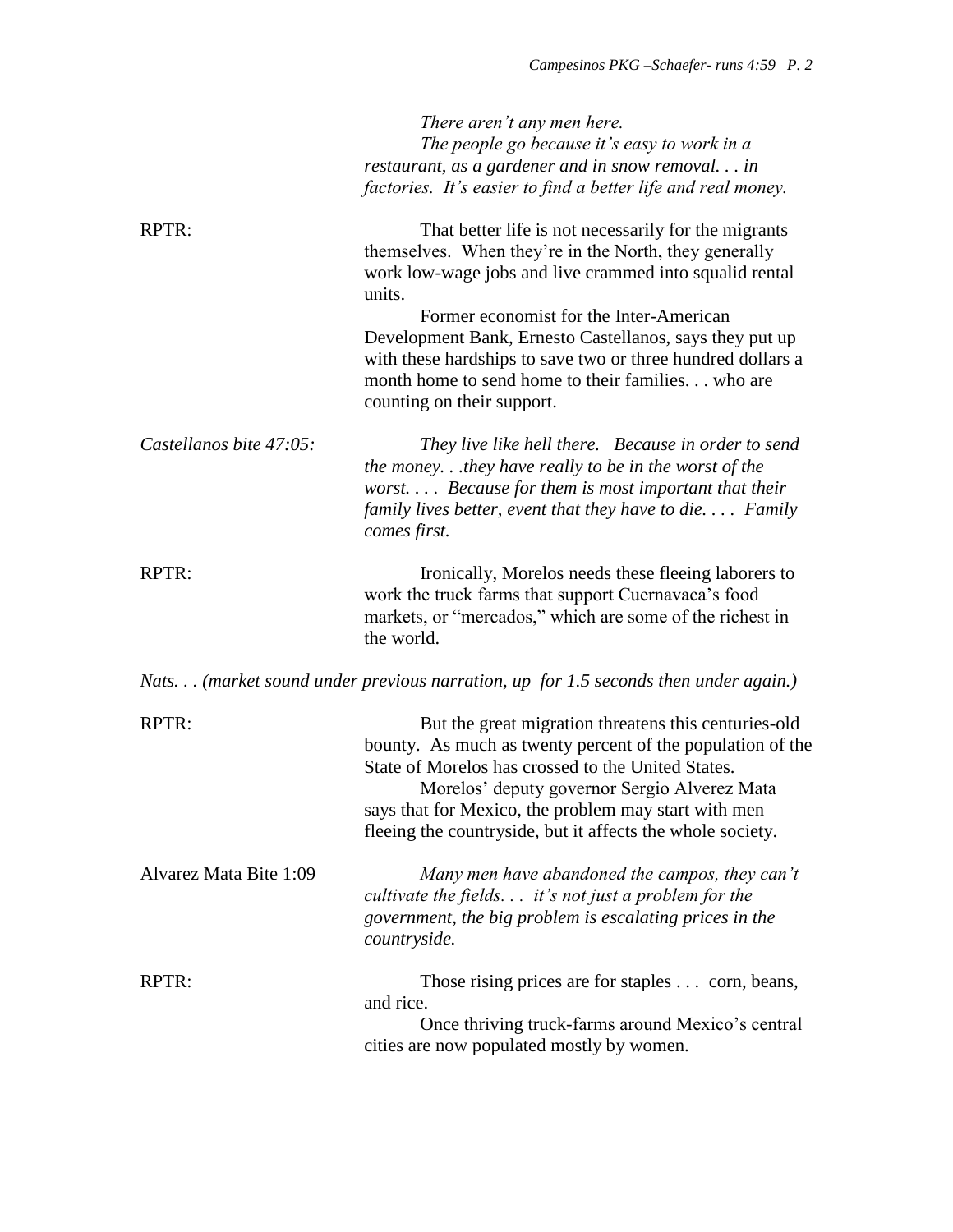|                        | In December, the countryside comes back to life<br>a little as men return from the North with some change<br>in their pockets<br>But that's become more difficult with the tightened<br>border security.<br>Alvarez Mata says that the government and people<br>of the United States could do both countries a favor by<br>making it easier for migrants to return to their villages.                                                                                                                                                                                                                                                                        |
|------------------------|--------------------------------------------------------------------------------------------------------------------------------------------------------------------------------------------------------------------------------------------------------------------------------------------------------------------------------------------------------------------------------------------------------------------------------------------------------------------------------------------------------------------------------------------------------------------------------------------------------------------------------------------------------------|
| Alvarez Mata Bite 1:58 | This would be much better if the people who have<br>gone to the United States for employment were allowed to<br>return to their loved ones.                                                                                                                                                                                                                                                                                                                                                                                                                                                                                                                  |
| RPTR:                  | Despite the Mexican government's expressions of<br>concern, some of its own policies have contributed to the<br>problem.<br>In its efforts to modernize, Mexico's granted water<br>and other resource rights to developers and industrialists<br>to build things like golf courses and tract homes.<br>That's made it difficult for the campesinos – and<br>their wives, children and parents, who have stayed home<br>and tried to work the land, and make a living.<br>So those who can, leave they're following in the<br>steps of men like Juan Molinero who left twenty years ago<br>for the bigger salaries and cold climates of the United<br>States. |
|                        | Juan Molinerol 2:52 y 4:00 y 2:17 It's hard working there because the temperature<br>there in the wintertime, very, very cold, summertime, ooh,<br>it's very, very hot. ///<br>Sometimes I work till 9, 10 in the night. ///<br>All my money, every weekend, I go to the currency<br>change. My money coming to Mexico, to make a house<br>$my son go to the university \dots everything.$                                                                                                                                                                                                                                                                   |
| RPTR:                  | Ironically, as men like Molinero have left the<br>crowded Mexican countryside, even less corn is being<br>produced close to home, so its price naturally rises.<br>It's a modern-day anomaly that people who once<br>grew corn and sugar cane for Mexico's cities and industries<br>now find they can neither afford to stay and work the land<br>. nor are there local jobs that pay well enough to enable<br>them to buy the crops their families once produced.<br>For K-U-N-M, this is Richard Schaefer.<br>(pause) This is Richard Schaefer                                                                                                             |